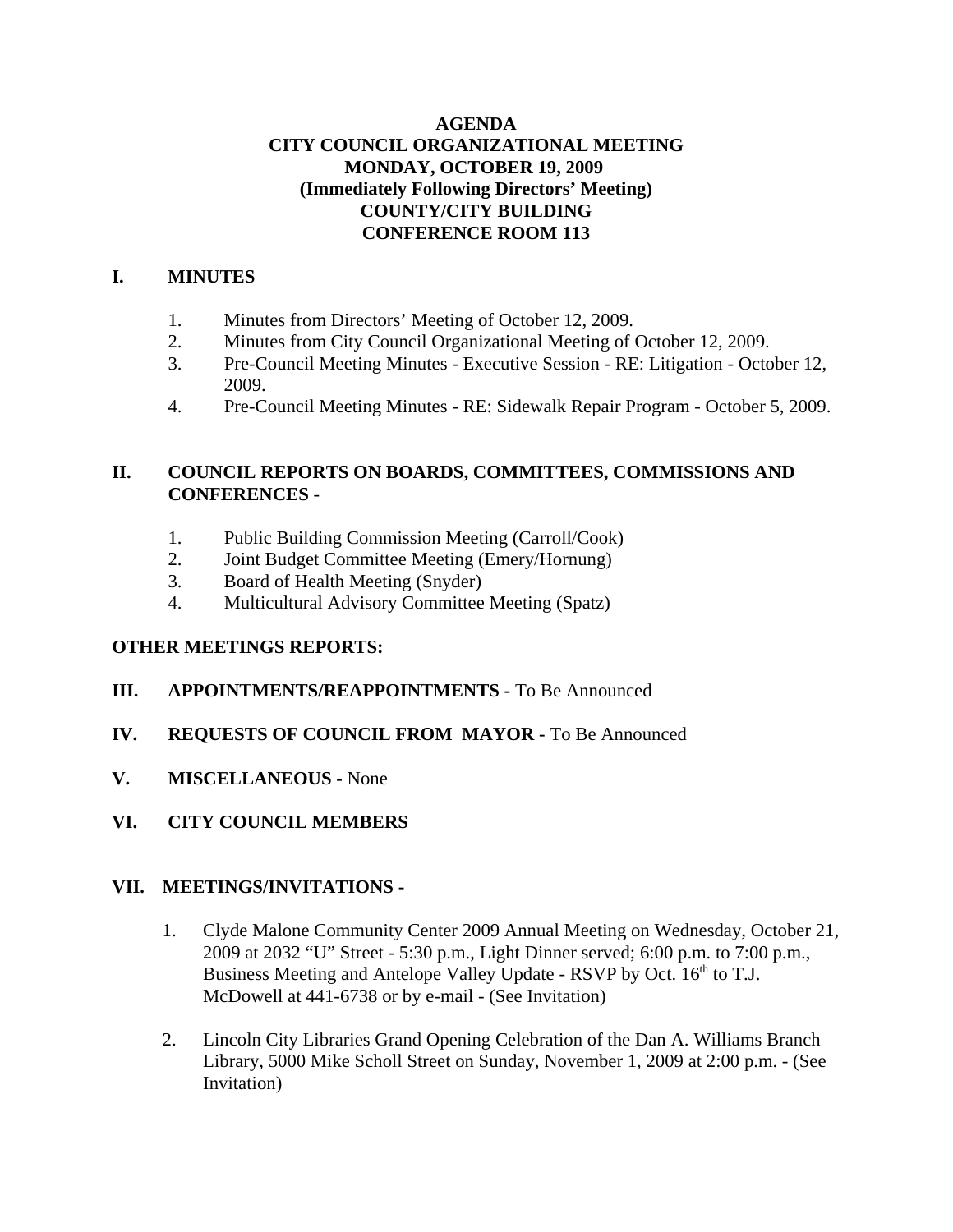- 3. Lincoln Chamber of Commerce invites you to attend the following Ribbon Cutting: Please RSVP to Kathy Hale at 436-2385 or E-Mail: - -
	- A.) Open Harvest, 1618 South Street on Friday, October 16, 2009 at 9:00 a.m.
- 4. Annual Near South Neighborhood Association Annual Meeting and Potluck on Sunday, October 25, 2009 at 5:30 p.m. at First Plymouth Congregational Church, 2000 "D" Street - (See Invitation)

#### **VIII. ADJOURNMENT**

ca101909/tjg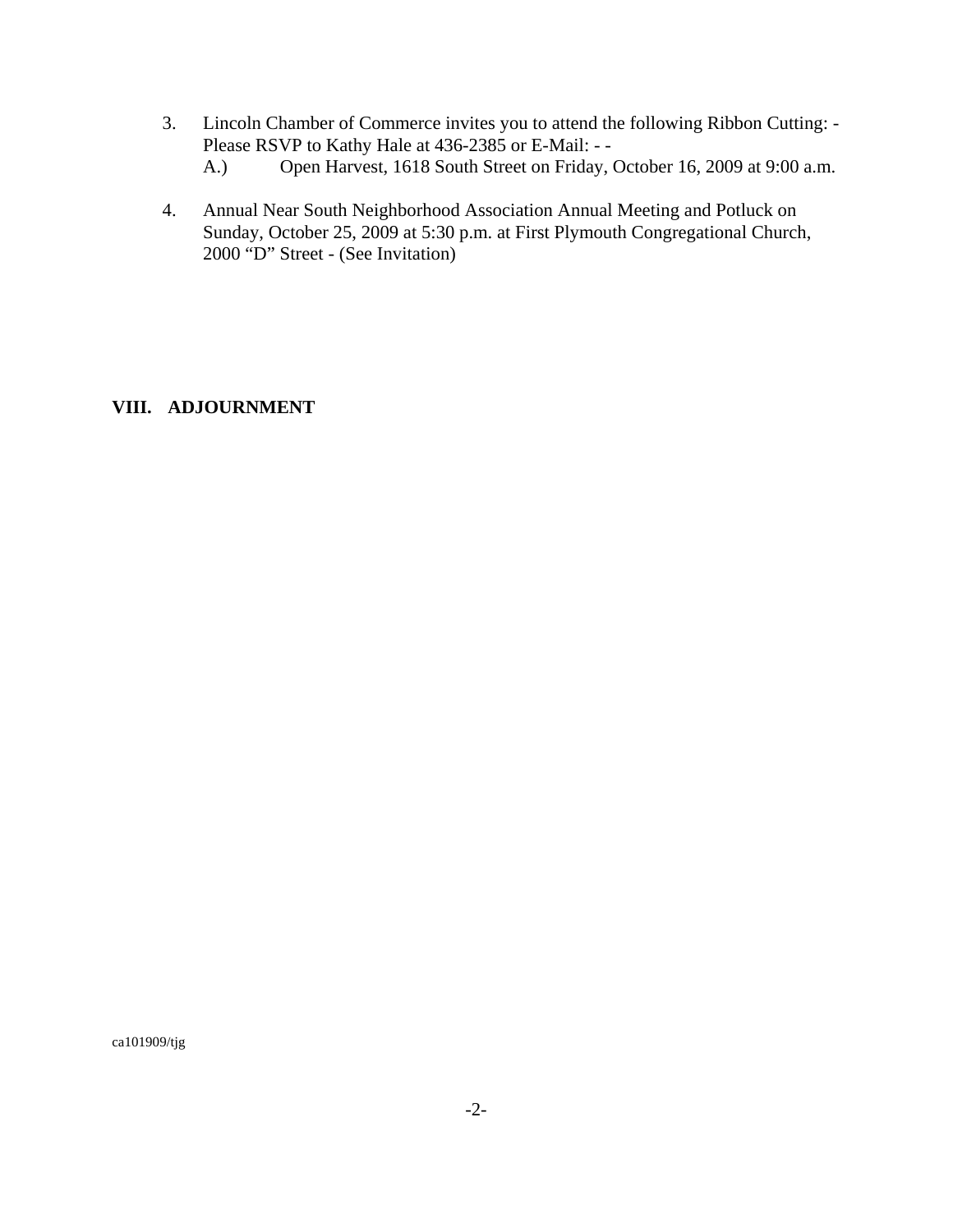## **MINUTES CITY COUNCIL ORGANIZATIONAL MEETING MONDAY, OCTOBER 19, 2009**

| <b>Present:</b> | Doug Emery, Chair<br>Jon Camp<br>Jonathan Cook<br>Gene Carroll<br>Adam Hornung<br>Jayne Snyder |  |
|-----------------|------------------------------------------------------------------------------------------------|--|
| Absent:         | John Spatz, Vice Chair                                                                         |  |
| Others:         | Trish Owen, Aide to the Mayor                                                                  |  |

Chair Emery called the meeting to order at 2:24 pm and announced the location of the Open Meetings Act.

## **I. MINUTES**

- 1. Minutes from Directors' Meeting of October 12, 2009.
- 2. Minutes from City Council Organizational Meeting of October 12, 2009.
- 3. Pre-Council Meeting Minutes Executive Session RE: Litigation October 12, 2009.
- 4. Pre-Council Meeting Minutes RE: Sidewalk Repair Program October 5, 2009.

The above minutes were approved by acclamation.

## **II. COUNCIL REPORTS ON BOARDS, COMMITTEES, COMMISSIONS, CONFERENCES**

## **1. Public Building Commission Meeting Carroll/Cook**

Carroll stated the PBC approved Ronco Construction as contractor for the DSC Center, with a construction bid of \$795,980. Extras added, such as the control HVAC system of \$49,500. Total bid, with add ons, was \$899,410 and approved. Camp inquired about the cost of the third floor? Cook replied they haven't bid yet, but did schedule the next meeting sooner to act on the third floor contract. Camp questioned how there is second floor approval without knowing third floor cost? Cook stated they have to do in a timely manner and don't necessarily see the third floor number affecting the second floor decision. Looking for the best bid, and possible rebids, but wouldn't stop the overall progress. Hornung asked how the \$899,410 compares to what was previously thought? Cook replied it was less, the other bid being \$1,177,000. Hornung inquired if the bids were based on the same department assumptions? Cook replied yes and temporarily Building and Safety may move into the hallway. Owen added with temporary construction outside the Mayor's office, and work on the central area of the DSC, Water will temporarily move to the Public Defenders office.

Carroll added they discussed the Ways Collection contracts and the PBC saved \$10,000 by rebidding for the year. Cook stated the savings of \$10,000 was a 33% savings.

Carroll commented they will add a entryway camera in the Law Department, and the PBC is still trying to get a food service for the County-City Building, hopefully within four months.

Cook stated the bronze Eagle which was outside the Mayor's office, along with the bronze elk, was moved to first floor. He added regarding the water leak at 575 S.  $10<sup>th</sup>$  they found a line around where